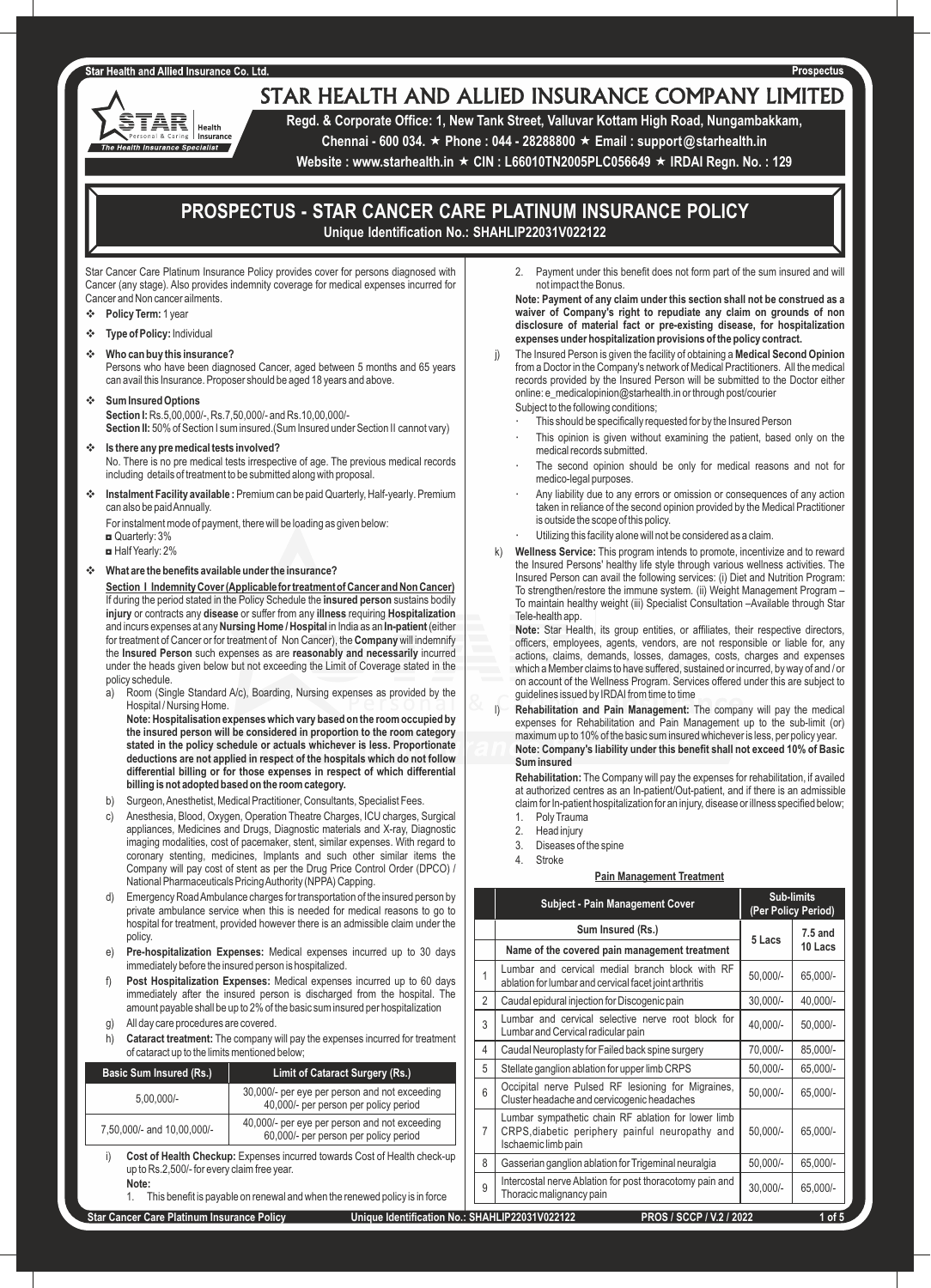|    | <b>Subject - Pain Management Cover</b>                                                            | <b>Sub-limits</b><br>(Per Policy Period) |              |
|----|---------------------------------------------------------------------------------------------------|------------------------------------------|--------------|
|    | Sum Insured (Rs.)                                                                                 | $7.5$ and<br>5 Lacs                      |              |
|    | Name of the covered pain management treatment                                                     |                                          | 10 Lacs      |
| 10 | Coeliac plexus ablation for upper gastrointestinal<br>malignancies pain                           | 40.000/-                                 | 65.000/-     |
| 11 | Superior hypogastric plexus ablation for lower Gastro<br>intestinal malignancies pain             | 40.000/-                                 | 65.000/-     |
| 12 | Ganglion impar ablation for perineal cancer pain and<br>coccydynia                                | $50.000/-$                               | 65.000/-     |
| 13 | Cooled RF ablation of genicular nerve for grade 1 and 2<br>osteoarthritis knee and hip            | 75.000/-                                 | $1.00.000/-$ |
| 14 | Suprascapular nerve RF ablation for rotator cuff partial<br>tear and peri arthritis shoulder pain | 40,000/-                                 | 65.000/-     |

#### **Important Note:**

(i) The above mentioned sub-limits will apply, even if these treatments are taken as part of Hospice Care.

- (ii) Rehabilitation and/or Pain management treatment can be taken only at the Authorized centres mentioned in the website – www.starhealth.in
	- m) **Coverage for Modern treatment:** The following expenses are payable during the policy period for the treatment/procedure (either as a day care or as an inpatient) is limited to the amount mentioned in table below. This benefit forms part of sum insured.

| $5,00,000/-$                                                           | 7,50,000/- | 10,00,000/- |
|------------------------------------------------------------------------|------------|-------------|
| Limit per policy period for each treatment / procedure Rs.             |            |             |
| 1,25,000                                                               | 1,35,000   | 1,50,000    |
| 50,000                                                                 | 75,000     | 1,00,000    |
| 2,50,000                                                               | 2,75,000   | 3,00,000    |
| Up to 50% of the SI<br>Immunotherapy-Monoclonal Antibody to be         |            |             |
|                                                                        |            |             |
| 50,000                                                                 | 65,000     | 75,000      |
| 2,50,000                                                               | 2,75,000   | 3,00,000    |
| 2,00,000                                                               | 2,15,000   | 2,25,000    |
|                                                                        |            |             |
| Vaporisation of the prostate (Green laser<br>Covered up to Sum Insured |            |             |
|                                                                        |            |             |
| Up to 50% of the SI                                                    |            |             |
|                                                                        |            |             |

**\***Sublimits all inclusive with or without hospitalization where ever hospitalization includes pre and post hospitalizations.

- Hospice Care: Payable up to 20% of sum insured at network providers on indemnity basis, payable once in life time. Available after a waiting period of 12 months from the policy inception.
- **Co-payment**: This policy is subject to co-payment of 10% of each and every claim amount for fresh as well as renewal policies for insured persons whose age at the time of entry is 61 years and above

# **Section II Lumpsum Cover for Cancer (Optional Cover Available only if specifically opted on payment of additional premium and shown in the policy schedule)** If during the period stated in the Schedule the insured person suffers a recurrence,

metastasis, and / or a second malignancy unrelated to first cancer, then the Company will pay a lump sum amount stated in the policy schedule. This benefit is in addition to the sum insured of Indemnity cover under Section I.

#### **Note**

- 1. Awaiting period of 30 months is applicable for this lump-sum benefit cover.
- 2. Claim under this benefit is admissible only if treatment for recurrence, metastasis and/or a second malignancy unrelated to first cancer commences after 30 months from first inception of Star Cancer Care Platinum Insurance Policy.
- 3. On an admissible claim for lump-sum, the coverage under Section II ceases and the policy will continue with Section I for the sum insured stated in the policy schedule for the remaining policy period.
- 4. On an admissible claim for lump-sum under Section II, the subsequent renewal, will be for Section I only.
- v **Cumulative Bonus (Applicable for Section I only):** The insured person will be eligible for Cumulative bonus calculated at 5% of basic sum insured for each claim free year subject to a maximum of 50% of the basic sum insured

# **Special Conditions**

- 1. The Cumulative bonus will be calculated on the expiring Basic Sum Insured
- 2. If the insured opts to reduce the Basic Sum Insured at the subsequent renewal, the limit of indemnity by way of such Cumulative bonus shall not exceed such reduced basic sum insured

# 3. In the event of a claim resulting in;

- a. Partial utilization of Basic Sum Insured, such cumulative bonus so granted will be reduced at the same rate at which it has accrued
- b. Full utilization of Basic Sum Insured and nil utilization of cumulative bonus accrued, such cumulative bonus so granted will be reduced at the same rate at which it has accrued
- c. Full utilization of Basic Sum Insured and partial utilization of cumulative bonus accrued, the cumulative bonus granted on renewal will be the balance cumulative bonus available and will be reduced at the same rate at which it has accrued
- d. Full utilization of Basic Sum Insured and full utilization of cumulative bonus accrued, the cumulative bonus on renewal will be "nil"
- **Exclusions:** The Company shall not be liable to make any payments under this policy in respect of any expenses what so ever incurred by the insured person in connection with or in respect of

# **1. Pre-Existing Diseases - Code Excl 01**

- A. Expenses related to the treatment of a pre-existing Disease (PED) and its direct complications shall be excluded until the expiry 30 months of continuous coverage after the date of inception of the first policy with insurer.
- B. In case of enhancement of sum insured the exclusion shall apply afresh to the extent of sum insured increase.
- C. If the Insured Person is continuously covered without any break as defined under the portability norms of the extant IRDAI (Health Insurance) Regulations, then waiting period for the same would be reduced to the extent of prior coverage.
- D. Coverage under the policy after the expiry of 30 months for any pre-existing disease is subject to the same being declared at the time of application and accepted by Insurer.

# **2. Specified disease / procedure waiting period - Code Excl 02**

- Expenses related to the treatment of the listed Conditions, surgeries/treatments shall be excluded until the expiry of 24 months of continuous coverage after the date of inception of the first policy with us. This exclusion shall not be applicable for claims arising due to an accident.
- B. In case of enhancement of sum insured the exclusion shall apply afresh to the extent of sum insured increase.
- C. If any of the specified disease/procedure falls under the waiting period specified for pre-Existing diseases, then the longer of the two waiting periods shall apply.
- The waiting period for listed conditions shall apply even if contracted after the policy or declared and accepted without a specific exclusion.
- If the Insured Person is continuously covered without any break as defined under the applicable norms on portability stipulated by IRDAI, then waiting period for the same would be reduced to the extent of prior coverage.
- List of specific diseases/procedures
	- 1. Treatment of Cataract and diseases of the anterior and posterior chamber of the Eye, Diseases of ENT, Diseases related to Thyroid, Benign diseases of the breast.
	- 2. Subcutaneous Benign Lumps, Sebaceous cyst, Dermoid cyst, Mucous cyst lip / cheek, Carpal Tunnel Syndrome, Trigger Finger, Lipoma, Neurofibroma, Fibroadenoma, Ganglion and similar pathology
	- All treatments (Conservative, Operative treatment) and all types of intervention for Diseases related to Tendon, Ligament, Fascia, Bones and Joint Including Arthroscopy and Arthroplasty / Joint Replacement [other than caused by accident].
	- 4. All types of treatment for Degenerative disc and Vertebral diseases including Replacement of bones and joints and Degenerative diseases of the Musculo-skeletal system, Prolapse of Intervertebral Disc (other than caused by accident),
	- 5. All treatments (conservative, interventional, laparoscopic and open) related to Hepato-pancreato-biliary diseases including Gall bladder and Pancreatic calculi. All types of management for Kidney calculi and Genitourinary tract calculi.
	- 6. All types of Hernia,
	- 7. Desmoid Tumor, Umbilical Granuloma, Umbilical Sinus, Umbilical Fistula,
	- All treatments (conservative, interventional, laparoscopic and open) related to all Diseases of Cervix, Uterus, Fallopian tubes, Ovaries, Uterine Bleeding, Pelvic Inflammatory Diseases
	- 9. All Diseases of Prostate, Stricture Urethra, all Obstructive Uropathies,
	- 10. Benign Tumours of Epididymis, Spermatocele, Varicocele, Hydrocele,
	- 11. Fistula, Fissure in Ano, Hemorrhoids, Pilonidal Sinus and Fistula, Rectal Prolapse, Stress Incontinence
	- 12. Varicose veins and Varicose ulcers
	- 13. All types of transplant and related surgeries.
	- 14. Congenital Internal disease / defect

# **3. 30-day waiting period - Code Excl 03**

A. Expenses related to the treatment of any illness within 30 days from the first policy commencement date shall be excluded except claims arising due to an accident, provided the same are covered.

Prospectus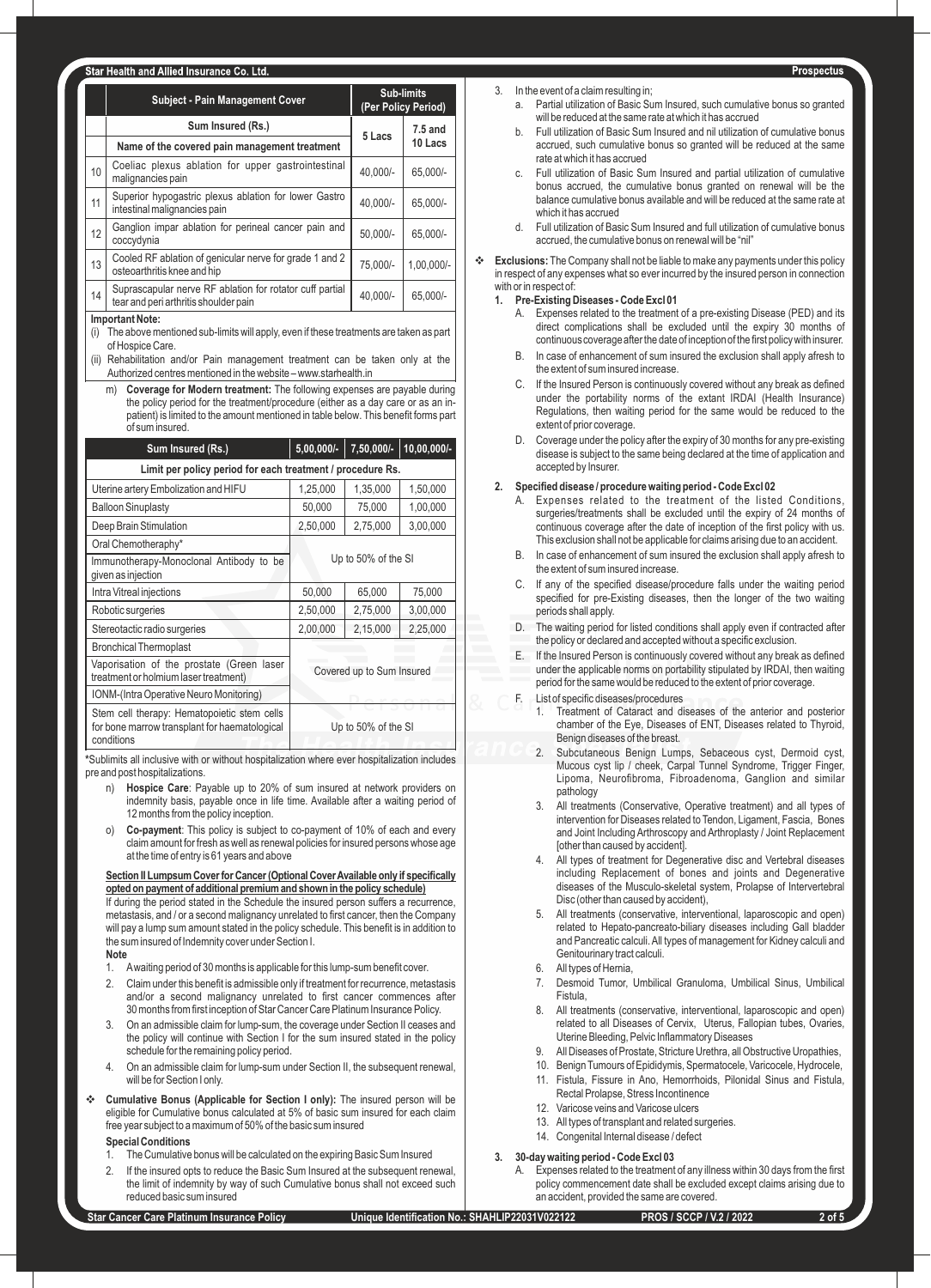# Star Health and Allied Insurance Co. Ltd.

- B. This exclusion shall not, however, apply if the Insured Person has continuous coverage for more than twelve months.
- C. The within referred waiting period is made applicable to the enhanced sum insured in the event of granting higher sum insured subsequently.

# **4. Investigation & Evaluation - Code Excl 04**

- A. Expenses related to any admission primarily for diagnostics and evaluation purposes only are excluded.
- B. Any diagnostic expenses which are not related or not incidental to the current diagnosis and treatment are excluded.
- **5. Rest Cure, rehabilitation (except to the extent covered under Section I (l)) and respite care - Code Excl 05:** Expenses related to any admission primarily for enforced bed rest and not for receiving treatment. This also includes:
	- 1. Custodial care either at home or in a nursing facility for personal care such as help with activities of daily living such as bathing, dressing, moving around either by skilled nurses or assistant or non-skilled persons.
	- 2. Any services for people who are terminally ill to address physical, social, emotional and spiritual needs.
- **6. Obesity/ Weight Control Code Excl 06:** Expenses related to the surgical treatment of obesity that does not fulfill all the below conditions:
	- Surgery to be conducted is upon the advice of the Doctor
	- The surgery/Procedure conducted should be supported by clinical protocols
	- 3. The member has to be 18 years of age or older and
	- 4. Body Mass Index (BMI);
	- a. greater than or equal to 40 or
		- b. greater than or equal to 35 in conjunction with any of the following severe co-morbidities following failure of less invasive methods of weight loss:
			- Obesity-related cardiomyopathy
			- ii. Coronary heart disease
			- iii. Severe Sleep Apnea
			- iv. Uncontrolled Type2 Diabetes
- 7. Change-of-Gender treatments Code Excl 07: Expenses related to any treatment, including surgical management, to change characteristics of the body to those of the opposite sex.
- **8. Cosmetic or plastic Surgery Code Excl 08:** Expenses for cosmetic or plastic surgery or any treatment to change appearance unless for reconstruction following an Accident, Burn(s) or Cancer or as part of medically necessary treatment to remove a direct and immediate health risk to the insured. For this to be considered a medical necessity, it must be certified by the attending Medical **Practitioner.**
- **9. Hazardous or Adventure sports Code Excl 09: Expenses related to any** treatment necessitated due to participation as a professional in hazardous or adventure sports, including but not limited to, para-jumping, rock climbing, mountaineering, rafting, motor racing, horse racing or scuba diving, hand gliding, sky diving, deep-sea diving.
- **10. Breach of law Code Excl 10:** Expenses for treatment directly arising from or consequent upon any Insured Person committing or attempting to commit a breach of law with criminal intent.
- **11. Excluded Providers Code Excl 11:** Expenses incurred towards treatment in any hospital or by any Medical Practitioner or any other provider specifically excluded by the Insurer and disclosed in its website / notified to the policyholders are not admissible. However, in case of life threatening situations or following an accident, expenses up to the stage of stabilization are payable but not the complete claim.
- **12.** Treatment for, Alcoholism, drug or substance abuse or any addictive condition and consequences thereof **- Code Excl 12**
- **13.** Treatments received in health hydros, nature cure clinics, spas or similar establishments or private beds registered as a nursing home attached to such establishments or where admission is arranged wholly or partly for domestic reasons **- Code Excl 13**
- **14.** Dietary supplements and substances that can be purchased without prescription, including but not limited to Vitamins, minerals and organic substances unless prescribed by a medical practitioner as part of hospitalization claim or day care procedure - **Code Excl 14**
- **15. Refractive Error Code Excl 15:** Expenses related to the treatment for correction of eye sight due to refractive error less than 7. 5 dioptres.
- **16. Unproven Treatments Code Excl 16:** Expenses related to any unproven treatment, services and supplies for or in connection with any treatment. Unproven treatments are treatments, procedures or supplies that lack significant medical documentation to support their effectiveness.
- 17. Sterility and Infertility Code Excl 17: Expenses related to sterility and infertility. This includes:
	- Any type of contraception, sterilization
	- Assisted Reproduction services including artificial insemination and advanced reproductive technologies such as IVF, ZIFT, GIFT, ICSI
	- iii. Gestational Surrogacy
	- iv. Reversal of sterilization
- Medical treatment expenses traceable to childbirth (including complicated deliveries and caesarean sections incurred during hospitalization) except ectopic pregnancy;
- ii. Expenses towards miscarriage (unless due to an accident) and lawful medical termination of pregnancy during the policy period.
- **19.** Circumcision(unless necessary for treatment of a disease not excluded under this policy or necessitated due to an accident), Preputioplasty, Frenuloplasty, Preputial Dilatation and Removal of SMEGMA**- Code Excl 19**
- **20.** Congenital External Condition / Defects / Anomalies  **Code Excl 20**
- **21.** Convalescence , general debility, run-down condition, Nutritional deficiency states **- Code Excl 21**
- **22.** Intentional self injury  **Code Excl 22**
- **23.** Injury/disease directly or indirectly caused by or arising from or attributable to war, invasion, act of foreign enemy, warlike operations (whether war be declared or not) **- Code Excl 24**
- **24.** Injury or disease directly or indirectly caused by or contributed to by nuclear weapons/material **- Code Excl 25**
- **25.** Expenses incurred on Enhanced External Counter Pulsation Therapy and related therapies, Chelation therapy, Hyperbaric Oxygen Therapy, Rotational Field Quantum Magnetic Resonance Therapy, VAX-D, Low level laser therapy, Photodynamic therapy and such other therapies **- Code Excl 26**
- **26.** Unconventional, Untested, Experimental therapies  **Code Excl 27**
- **27.** Chondrocyte Implantation, Procedures using Platelet Rich plasma and Intra articular injection therapy **- Code Excl 28**
- **28.** Biologicals, except when administered as an in-patient, when clinically indicated and hospitalization warranted **- Code Excl 29**
- **29.** All treatment for Priapism and erectile dysfunctions  **Code Excl 30**
- **30.** Inoculation or Vaccination (except for post-bite treatment and for medical treatment for therapeutic reasons) **- Code Excl 31**
- **31.** Dental treatment or surgery unless necessitated due to accidental injuries and requiring hospitalization. (Dental implants are not payable) **- Code Excl 32**
- **32.** Medical and / or surgical treatment of Sleep apnea, treatment for endocrine disorders **- Code Excl 33**
- **33.** Hospital registration charges, admission charges, telephone charges and such other charges **- Code Excl 34**
- **34.** Cost of spectacles and contact lens, hearing aids, walkers and crutches, wheel chairs, Cochlear implants and procedure related hospitalization expenses, CPAP, BIPAP, Continuous Ambulatory Peritoneal Dialysis, infusion pump and such other similar aids **- Code Excl 35**
- **35.** Any hospitalizations which are not Medically Necessary  **Code Excl 36**
- **36.** Other Excluded Expenses as detailed in the website www.starhealth.in  **Code Excl 37**
- **37.** Existing disease/s, disclosed by the insured and mentioned in the policy schedule (based on insured's consent), for specified ICD codes **- Code Excl 38**
- **38.** Expenses incurred for treatment of diseases/illness/accidental injuries by systems of medicine other than allopathy **- Code Excl 39**
- **39.** Naturopathy  **Code Excl 40**
- \* **Moratorium Period:** After completion of eight continuous years under the policy no look back to be applied. This period of eight years is called as moratorium period. The moratorium would be applicable for the sums insured of the first policy and subsequently completion of 8 continuous years would be applicable from date of enhancement of sums insured only on the enhanced limits. After the expiry of Moratorium Period no health insurance claim shall be contestable except for proven fraud and permanent exclusions specified in the policy contract. The policies would however be subject to all limits, sub limits, co-payments, deductibles as per the policy contract.

# v **Claim Settlement**

A. **Condition Precedent to Admission of Liability**: The terms and conditions of the policy must be fulfilled by the insured person for the Company to make any payment for claim(s) arising under the policy.

## B. **Documents for Cashless Treatment(For Section I)**

- a. Call the 24 hour help-line for assistance 1800 425 2255 / 1800 102 4477
- b. Inform the ID number for easy reference
- c. On admission in the hospital, produce the ID Card issued by the Company at the Hospital Helpdesk
- d. Obtain the Pre-authorization Form from the Hospital Help Desk, complete the Patient Information and resubmit to the Hospital Help Desk.
- e. The Treating Doctor will complete the hospitalization / treatment information and the hospital will fill up expected cost of treatment.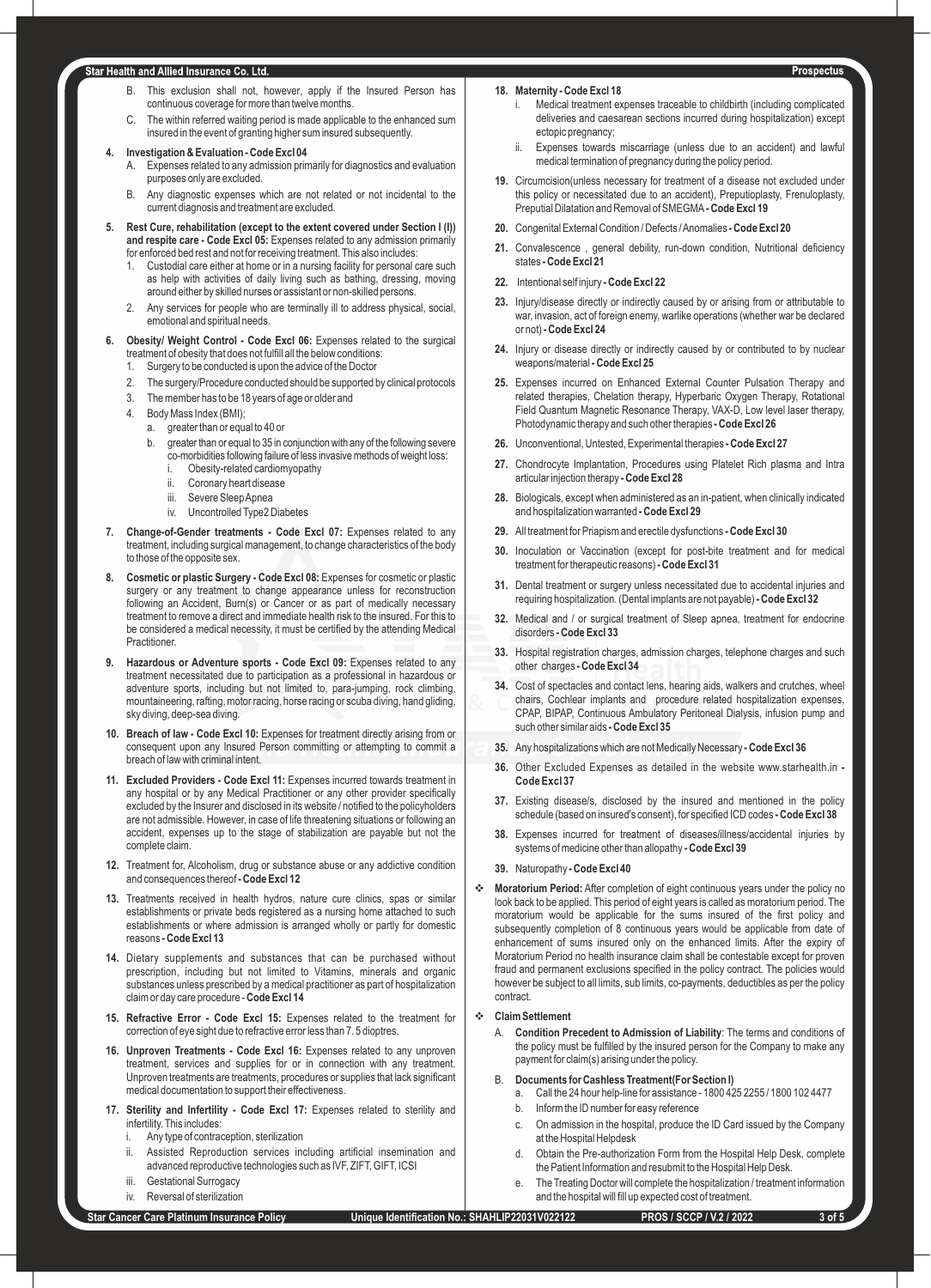## tar Health and Allied Insurance Co. Ltd.

- f. This form is submitted to the Company
- g. The Company will process the request and call for additional documents/ clarifications if the information furnished is inadequate.
- h. Once all the details are furnished, the Company will process the request as per the terms and conditions as well as the exclusions therein and either approve or reject the request based on the merits.
- i. In case of emergency hospitalization information to be given within 24 hours after hospitalization

Denial of a Pre-authorization request is in no way to be construed as denial of treatment or denial of coverage. The Insured Person can go ahead with the treatment, settle the hospital bills and submit the claim for a permissible reimbursement.

In non-network hospitals payment must be made up-front by Insured /Insured Person and then reimbursement will be effected on submission of documents upon its admissibility.

**Note**: The Company reserves the right to call for additional documents wherever required

# C. **For Reimbursement claims**: Time limit for submission of

| SI.No.         | <b>Type of Claim</b>                                                              | <b>Prescribed time limit</b>                                                              |
|----------------|-----------------------------------------------------------------------------------|-------------------------------------------------------------------------------------------|
|                | Reimbursement of hospitalization.<br>day care and pre hospitalization<br>expenses | Claim must be filed within 15 days<br>from the date of discharge from<br>the Hospital.    |
| $\mathfrak{D}$ | Reimbursement of Post<br>hospitalization                                          | within 15 days after completion of<br>60 days from the date of discharge<br>from hospital |
|                | For Section II                                                                    | Within 15 days of diagnosis of Cancer                                                     |

D. **Notification of Claim :** Upon hospitalization, notice with full particulars shall be sent to the Company within 24 hours from the time / date of occurrence of the event.

**Note:** Conditions C and D are precedent to admission of liability under the policy. However the Company will examine and relax the time limit mentioned in these conditions depending upon the merits of the case.

This is condition precedent to admission of liability under the policy. However the Company will examine and relax the time limit mentioned in these conditions depending upon the merits of the case.

- E. **Documents to be submitted for Reimbursement :** The reimbursement claim is to be supported with the following documents and submitted within the prescribed time limit.
	- a. Duly completed claim form, and
	- b. Pre Admission investigations and treatment papers.
	- c. Discharge Summary from the hospital in original
	- d. Cash receipts from hospital, chemists
	- e. Cash receipts and reports for tests done
	- f. Receipts from Doctors, Surgeons, Anaesthetist
	- g. Certificate from the attending doctor regarding the diagnosis
	- h. Copy of PAN Card
	- i. NEFTdetails

## F. **For Section II**

- i. Certificate from the Treating Doctor confirming the Cancer diagnosis
- ii. Clinical, Radiological, Histological, Pathological, Histopathological and laboratory reports in support

## G. **Provision for Penal Interest**

- The Company shall settle or reject a claim, as the case may be, within 30 days from the date of receipt of last necessary document.
- In the case of delay in the payment of a claim, the Company shall be liable to pay interest to the policyholder from the date of receipt of last necessary document to the date of payment of claim at a rate 2% above the bank rate.
- iii. However, where the circumstances of a claim warrant an investigation in the opinion of the Company, it shall initiate and complete such investigation at the earliest, in any case not later than 30 days from the date of receipt of last necessary document. ln such cases, the Company shall settle or reject the claim within 45 days from the date of receipt of last necessary document.
- iv. ln case of delay beyond stipulated 45 days, the Company shall be liable to pay interest to the policyholder at a rate 2% above the bank rate from the date of receipt of last necessary document to the date of payment of claim.
- v. "Bank rate" shall mean the rate fixed by the Reserve Bank of lndia (RBI) at the beginning of the financial year in which claim has fallen due.
- Disclosure of information norms: The policy shall be void and all premium paid thereon shall be forfeited to the Company in the event of mis-representation, mis description or non-disclosure of any material fact by the policy holder.

#### **Cancellation**

The policyholder may cancel this policy by giving 15 days' written notice and in such an event, the Company shall refund premium for the unexpired policy period as detailed below;

| Cancellation table applicable without instalment option                                          |                                     |  |  |
|--------------------------------------------------------------------------------------------------|-------------------------------------|--|--|
| Period on risk                                                                                   | Rate of premium to be retained      |  |  |
| Up to one mth                                                                                    | 22.5% of the policy premium         |  |  |
| Exceeding one mth up to 3 mths                                                                   | 37.5% of the policy premium         |  |  |
| Exceeding 3 mths up to 6 mths                                                                    | 57.5% of the policy premium         |  |  |
| Exceeding 6 mths up to 9 mths                                                                    | 80% of the policy premium           |  |  |
| Exceeding 9 mths                                                                                 | Full of the policy premium          |  |  |
| Cancellation table applicable with instalment option of Half-yearly premium<br>payment frequency |                                     |  |  |
| Period on risk                                                                                   | Rate of premium to be retained      |  |  |
| Up to 1 Mth                                                                                      | 45% of the total premium received   |  |  |
| Exceeding one mth up to 4 mths                                                                   | 87.5% of the total premium received |  |  |
| Exceeding 4 mths up to 6 mths                                                                    | 100% of the total premium received  |  |  |
| Exceeding 6 mths up to 7 mths                                                                    | 65% of the total premium received   |  |  |
| Exceeding 7 mths up to 10 mths                                                                   | 85% of the total premium received   |  |  |
| Exceeding 10 mths                                                                                | 100% of the total premium received  |  |  |
| Cancellation table applicable with instalment option of Quarterly premium<br>payment frequency   |                                     |  |  |
| Period on risk                                                                                   | Rate of premium to be retained      |  |  |
| Up to 1 Mth                                                                                      | 87.5% of the total premium received |  |  |
| Exceeding one mth up to 3 mths                                                                   | 100% of the total premium received  |  |  |
| Exceeding 3 mths up to 4 mths                                                                    | 87.5% of the total premium received |  |  |
| Exceeding 4 mths up to 6 mths                                                                    | 100% of the total premium received  |  |  |
| Exceeding 6 mths up to 7 mths                                                                    | 85% of the total premium received   |  |  |
| Exceeding 7 mths up to 9 mths                                                                    | 100% of the total premium received  |  |  |

Notwithstanding anything contained herein or otherwise, no refunds of premium shall be made in respect of Cancellation where, any claim has been admitted or has been lodged or any benefit has been availed by the insured person under the policy.

Exceeding 9 mths up to 10 mths | 85% of the total premium received Exceeding 10 mths 100% of the total premium received

- ii. The Company may cancel the policy at any time on grounds of misrepresentation non-disclosure of material facts, fraud by the insured person by giving 15 days' written notice. There would be no refund of premium on cancellation on grounds of misrepresentation, non-disclosure of material facts or fraud
- v **Automatic Expiry:** The insurance under this policy with respect to each relevant Insured Person policy shall expire immediately on the earlier of the following events: i. Upon the death of the Insured Person.
	- Upon exhaustion of the Basic sum insured plus bonus under the policy.
- **\*** Migration: The insured person will have the option to migrate the policy to other health insurance products/plans offered by the company by applying for migration of the Policy atleast 30 days before the policy renewal date as per IRDAI guidelines on Migration. lf such person is presently covered and has been continuously covered without any lapses under any health insurance product/plan offered by the company, the insured person will get the accrued continuity benefits in waiting periods as per IRDAI guidelines on migration.

# **For Detailed Guidelines on migration, kindly refer the link**

https://www.irdai.gov.in/ADMINCMS/cms/frmGuidelines\_Layout.aspx?page=PageNo3987

\* Portability: The insured person will have the option to port the policy to other insurers by applying to such insurer to port the entire policy along with all the members of the family, if any, at least 45 days before, but not earlier than 60 days from the policy renewal date as per IRDAI guidelines related to portability. lf such person is presently covered and has been continuously covered without any lapses under any health insurance policy with an lndian General/Health insurer, the proposed insured person will get the accrued continuity benefits in waiting periods as per IRDAI guidelines on portability. **For Detailed Guidelines on portability, kindly refer the link**

https://www.irdai.gov.in/ADMINCMS/cms/frmGuidelines\_Layout.aspx?page=PageNo3987 \* Renewal of Policy: The policy shall ordinarily be renewable except on grounds of

- fraud, misrepresentation by the Insured Person; i. The Company shall endeavor to give notice for renewal. However, the Company is not under obligation to give any notice for renewal
- Renewal shall not be denied on the ground that the insured person had made a claim or claims in the preceding policy years
- iii. Request for renewal along with requisite premium shall be received by the Company before the end of the policy period
- At the end of the policy period, the policy shall terminate and can be renewed within the Grace Period of 30 days to maintain continuity of benefits without break in policy. Coverage is not available during the grace period
- No loading shall apply on renewals based on individual claims experience